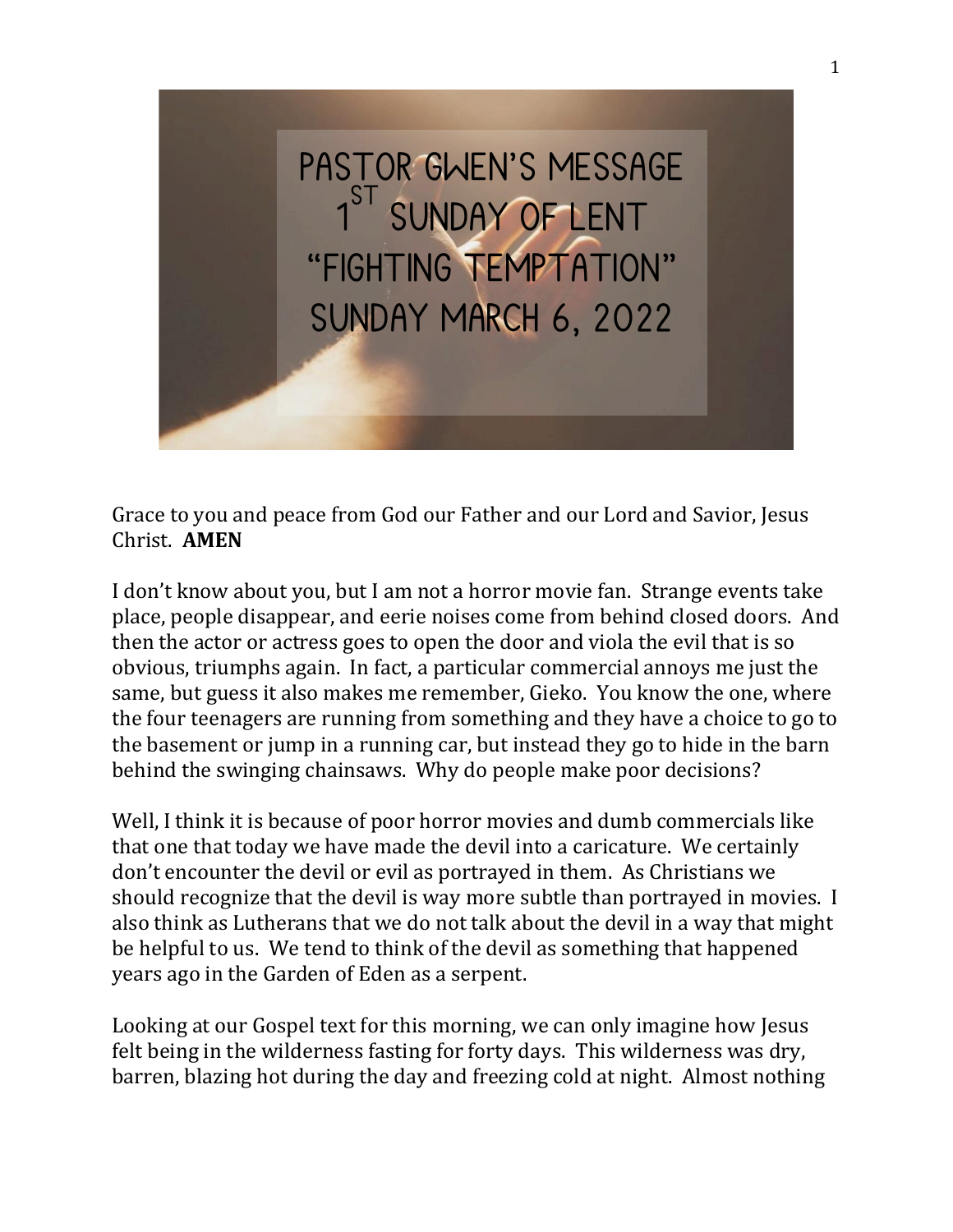can live there, not even cactus. And after 40 days, Jesus is weak from hunger and certainly very thirsty. Jesus is vulnerable in every way humanly possible.

And up pops the devil, according to Luke. It is not the devil of movie or commercial fame, but the real deal. It is really the devil or Satan that approaches Jesus, not the horned beast that children dress up as on Halloween or the one that appears in bad dreams. He is the devil that uses logic on us in our weakest moments and in this story, he is confronting a weakened Jesus. Remember that Jesus is both human and divine at the same time. So, what the devil is trying to do here is separate the divine from the human. By doing this, the devil hopes to be able to break Jesus. We all would agree that is a difficult concept to understand, human and divine at the same time. And the devil here is not successful in separating the two in Jesus. Yes, he is humanly hungry, but he is still God.

The devil comes to us in our weakest moments as well. It may be a subtle temptation, but we now know that Jesus understands that temptation as he experienced it first-hand as a human. God understands what we, as his creation must face at the hand of the evil one. He truly gets it folks.

Look at it this way, if Jesus were only divine, he could never have faced the devil's trials and temptations. He would never have known how powerful the devil is to humanity. And if Jesus were only human, then God would not have been privy to how we encounter or experience the devil and his temptation. That is what makes our God so extra special. It is crucial to our salvation that Jesus is both human and divine. It enabled him as God to have the full human experience. In all of history, our God is the only one who comes down to earth as a human to be human among us. God loves us so much He came down to earth to experience exactly what it was like to be human, to be us. What an awesome God we have.

In our weakness we must admit that we are not God. We would not have had the same ability to turn a stone into bread even if we were hungry enough. Only God could do that. And in fact, Jesus did not use his divine power to overcome his human hunger. That took great fortitude. In fact, all three temptations took restraint by Jesus to not use his divine power to overcome the devil. And what does Jesus do instead? He stands firm and quotes Scripture to the Devil. Jesus stands true to the devil's tests as He knows that He must remain on the path to the cross for you and for me. Jesus resisted the